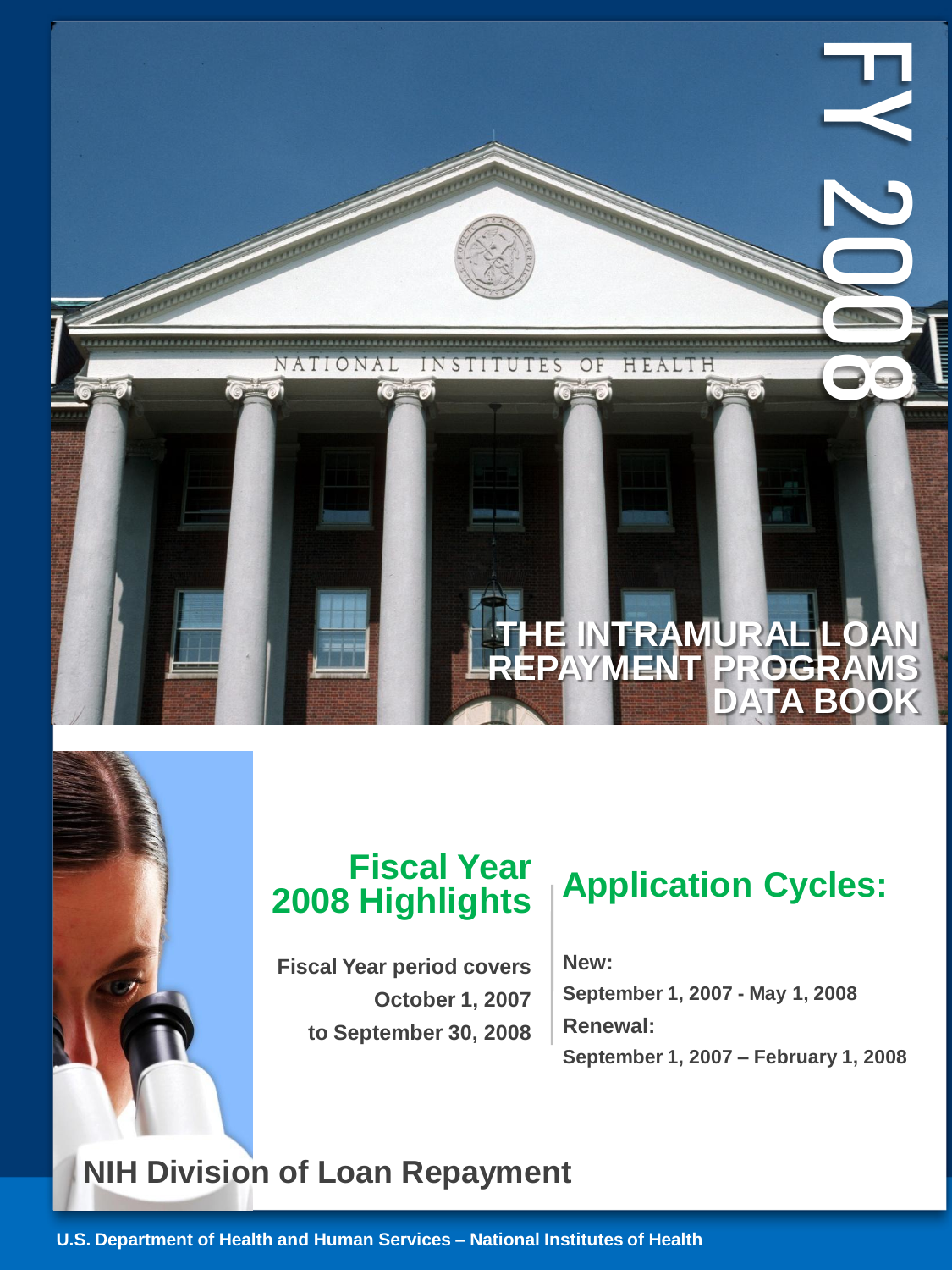# **NIH Institutes and Centers**

#### **Institutes**

**National Cancer Institute (NCI) National Eye Institute (NEI) National Heart, Lung, and Blood Institute (NHLBI) National Human Genome Research Institute (NHGRI) National Institute on Aging (NIA) National Institute on Alcohol Abuse and Alcoholism (NIAAA) National Institute of Allergy and Infectious Diseases (NIAID) National Institute of Arthritis and Musculoskeletal and Skin Diseases (NIAMS) National Institute of Biomedical Imaging and Bioengineering (NIBIB) National Institute of Child Health and Human Development (NICHD) National Institute on Deafness and Other Communication Disorders (NIDCD) National Institute of Dental and Craniofacial Research (NIDCR) National Institute of Diabetes and Digestive and Kidney Diseases (NIDDK) National Institute on Drug Abuse (NIDA) National Institute of Environmental Health Sciences (NIEHS) National Institute of General Medical Sciences (NIGMS) National Institute of Mental Health (NIMH) National Institute of Neurological Disorders and Stroke (NINDS) National Institute of Nursing Research (NINR) National Library of Medicine (NLM)** 

#### **Centers**

**John E. Fogarty International Center (FIC) National Center for Complementary and Alternative Medicine (NCCAM) National Center on Minority Health and Health Disparities (NCMHD) National Center for Research Resources (NCRR) Clinical Center (CC)**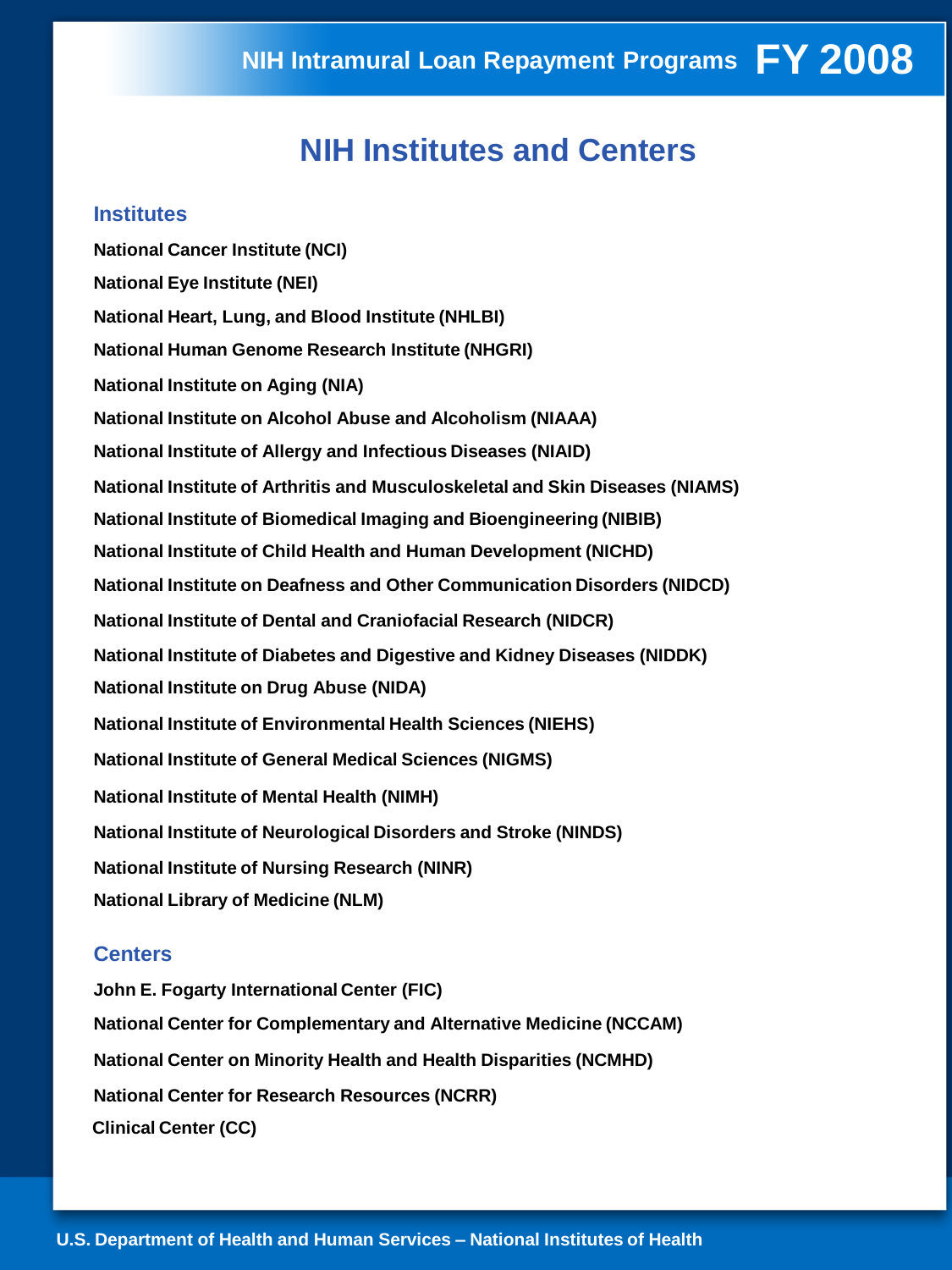**FY 2008 NIH Intramural Loan Repayment Programs**

# **Table of Contents**

| <b>The Year in Review</b>                                            | 1            |
|----------------------------------------------------------------------|--------------|
| The Four Intramural Loan Repayment Programs                          | $\mathbf{2}$ |
| Applications, Awards, and Success Rates by Program (New and Renewal) | 3            |
| <b>Funding by Program (New and Renewal)</b>                          | 4            |
| <b>Funding by NIH Institutes and Centers (ICs) (New)</b>             | 5            |
| <b>Funding by NIH Institutes and Centers (ICs) (Renewal)</b>         | 6            |
| Applications, Awards, and Success Rates by Post-Degree Years (New)   | 7            |
| LRP Awards by Doctoral Degree (New)                                  | 8            |
| <b>LRP Awards by Doctoral Degree (Renewal)</b>                       | 9            |
| <b>Educational Debt Levels of LRP Awardees (New)</b>                 | 10           |
| <b>Educational Debt Levels of LRP Awardees (Renewal)</b>             | 11           |
| Applications, Awards, and Success Rates by Gender                    | 12           |
| <b>Recipient Demographics by Ethnicity</b>                           | 13           |
| <b>Recipient Demographics by Race</b>                                | 13           |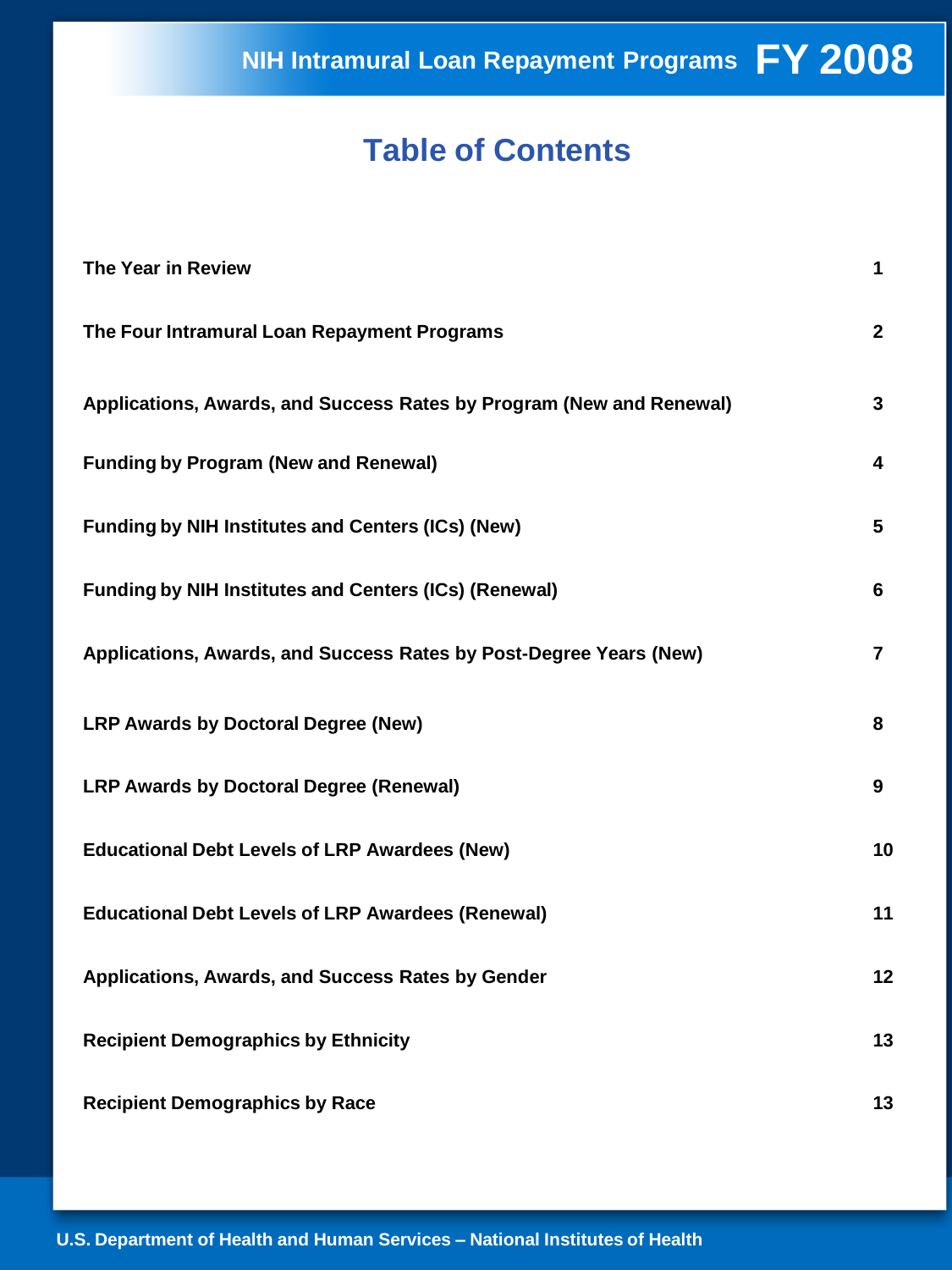### **The Year in Review**

In Fiscal Year (FY) 2008, 94 individuals applied to the Intramural Loan Repayment Programs (LRPs): General Research, AIDS Research, Clinical Research for Individuals from Disadvantaged Backgrounds, and General Research for Accreditation Council for Graduate Medical Education (ACGME) Fellows. Of those applicants, 89 were awarded contracts totaling \$5,659,942. The combined (new and renewal applicants) success rate for the Intramural LRPs was 96 percent.

The Intramural General Research LRP received 66 percent of all applications.

New applicants (those not previously funded) constituted 45 percent of all applications while renewal applicants (those previously funded) comprised 55 percent of all applicants. Success rates for new and renewal applicants were 95 and 97 percent, respectively.

The LRPs are open to health professionals with doctoral level, P.A., B.S.N. or A.D.N. degrees and varying levels of experience. Most new FY 2008 awardees are beginning their careers, with 74 percent having received their qualifying degrees within the last 5 years and 17 percent within the past 10 years.

Physician doctorates (including dual physician doctorates and academic doctorates, for example, MD/PhD degrees) comprised 82 percent of the awards, while those with academic doctoral level degrees comprised 12 percent of the total awards.

90 percent of the new awardees had educational debt greater than \$50,000, with 27% having debt levels greater than \$200,000. In comparison, 89 percent of the renewal awardees had educational debt greater than \$50,000, with 20% having debt levels greater than \$200,000.

The NIH will repay up to \$35,000 per year of outstanding educational debt for the General, AIDS, and Clinical Research for Individuals from Disadvantaged Backgrounds and up to \$20,000 per year for the ACGME LRP. In return, participants must sign a contract agreeing to conduct appropriately qualified research activities as NIH employees for a minimum of 2 years for the AIDS and Clinical Research (Disadvantaged Background) LRPs, or 3 years for the General or ACGME LRPs.

Women received 43 of the 89 LRP awards. Black/African American applicants received 7 awards, Asians received 16 awards, and Hispanics 6 received awards.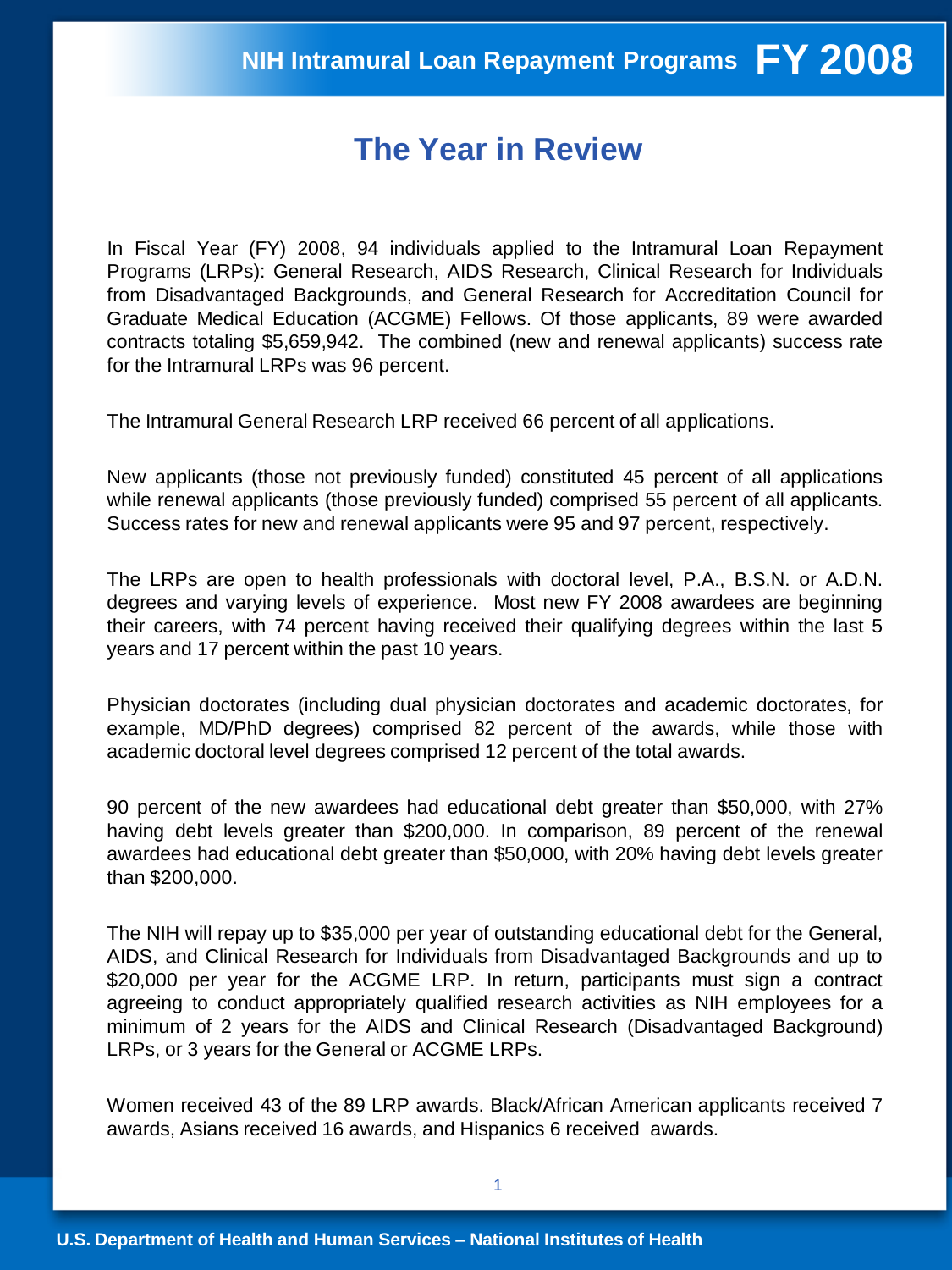## **The Four Intramural Loan Repayment Programs**

#### **AIDS Research LRP:**

In November 1988, Public Law (P.L.) 100-607 introduced Section 487A of the Public Health Service (PHS) Act (42 USC 288-1), authorizing the National Institutes of Health (NIH) to establish a program of educational loan repayment to attract additional health professionals into Acquired Immunodeficiency Syndrome (AIDS) research. The mission of the NIH AIDS Research Loan Repayment Program (AIDS-LRP) is to attract highly qualified physicians, nurses, and scientists to HIV/AIDS research by countering the growing economic disincentives to embark on biomedical research careers, using loan repayment as an incentive.

#### **General Research LRP:**

In June 1993, P.L. 103-43 authorized Section 487C (42 USC 288-3), which established a program of educational loan repayment to attract highly qualified health professionals, particularly physicians, to conduct research at the NIH. The mission of the General Research Loan Repayment Program is to attract talented researchers to public service as employees of the NIH using loan repayment as an economic incentive to embark on biomedical research careers, using loan repayment as an incentive. Generally, those at a tenure track or above level are given priority for funding of LRP awards.

#### **General Research LRP for ACGME fellows:**

General Research for ACGME fellows provides \$20,000 per year in loan repayment (plus tax reimbursement) is currently available to fellows offered employment by the NIH in subspecialty and residency training programs accredited by the Accreditation Council for Graduate Medical Education (ACGME). Qualifying fellows must hold a three-year appointment.

#### **Clinical Research LRP for Individuals from Disadvantaged Background:**

Clinical research is patient-oriented research that is conducted with human subjects, or research on the causes and consequences of disease in human populations involving material of human origin for which an investigator or colleague directly interacts with human subjects in an outpatient or inpatient setting to clarify a problem in human physiology, pathophysiology or disease, or epidemiologic or behavioral studies, outcomes research or health services research, or developing new technologies, therapeutic interventions, or clinical trials. The NIH Clinical Research Loan Repayment Program's mission is to recruit highly qualified health professionals from disadvantaged backgrounds to serve as clinical researchers, using loan repayment as an economic incentive.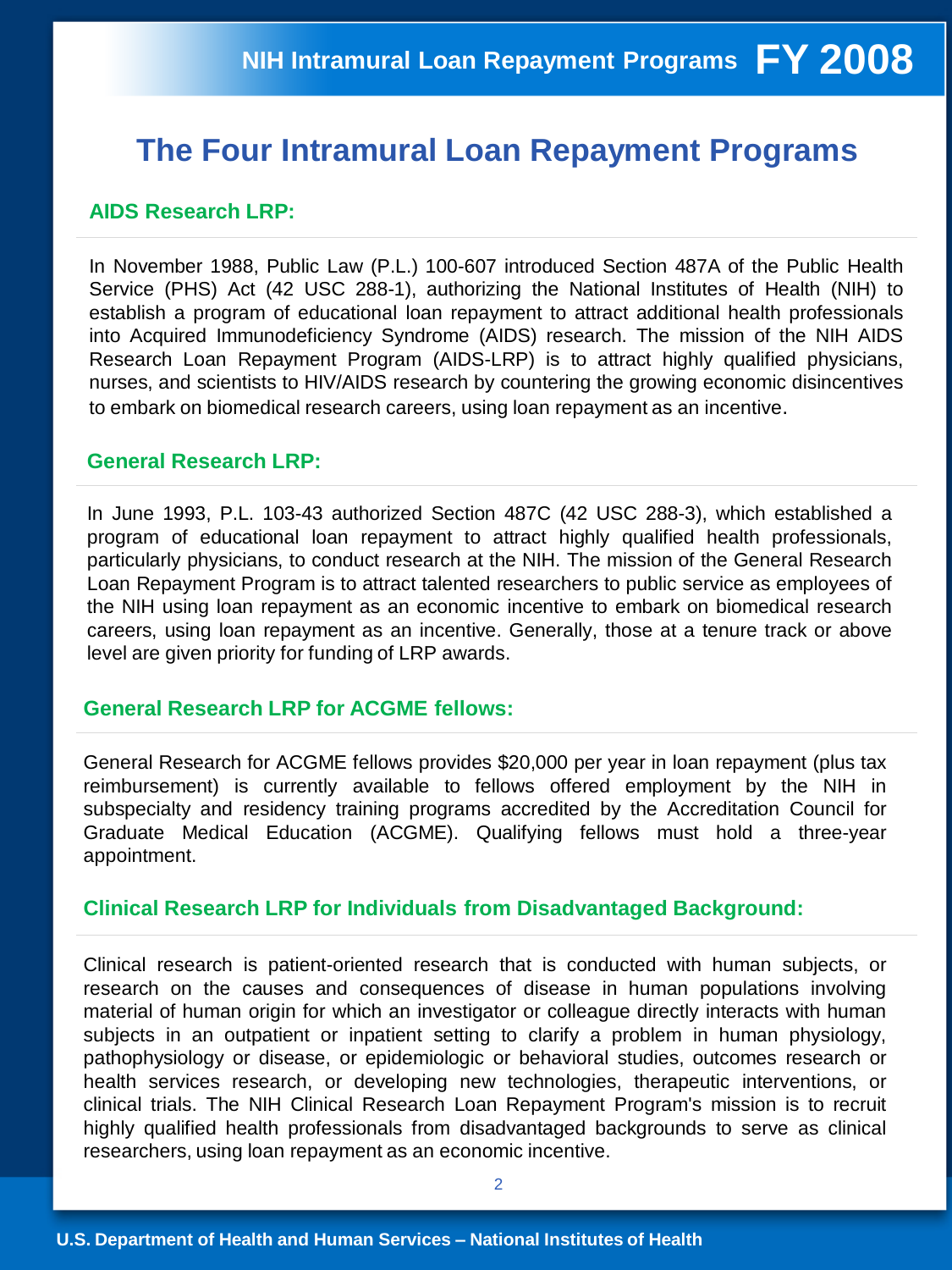#### **Applications, Awards, and Success Rates By Program**

**In FY 2008, the NIH received 94 applications. 45 percent of the applications were from new applicants. 95 percent of all applicants were awarded contracts.** 

| <b>LRP</b>                                                                      |                     | <b>New</b>    |                        | Renewal             |                |                        | <b>Total</b>        |                |                        |
|---------------------------------------------------------------------------------|---------------------|---------------|------------------------|---------------------|----------------|------------------------|---------------------|----------------|------------------------|
|                                                                                 | <b>Applications</b> | <b>Awards</b> | <b>Success</b><br>Rate | <b>Applications</b> | <b>Awards</b>  | <b>Success</b><br>Rate | <b>Applications</b> | <b>Awards</b>  | <b>Success</b><br>Rate |
| General<br>Research                                                             | 19                  | 18            | 95%                    | 43                  | 40             | 93%                    | 62                  | 58             | 94%                    |
| <b>AIDS</b><br>Research                                                         | 3                   | 3             | 100%                   | 3                   | 3              | 100%                   | $\,6$               | $6\phantom{1}$ | 100%                   |
| Clinical<br>Research for<br>Individuals<br>from<br>Disadvantaged<br>Backgrounds | $\overline{4}$      | 3             | 75%                    | $6\phantom{1}$      | $6\phantom{1}$ | 100%                   | 10                  | $9\,$          | 90%                    |
| <b>ACGME</b>                                                                    | 16                  | 16            | 100%                   | N/A                 | N/A            | N/A                    | 16                  | 16             | 100%                   |
| <b>Total</b>                                                                    | 42                  | 40            | 95%                    | 52                  | 49             | 94%                    | 94                  | 89             | 95%                    |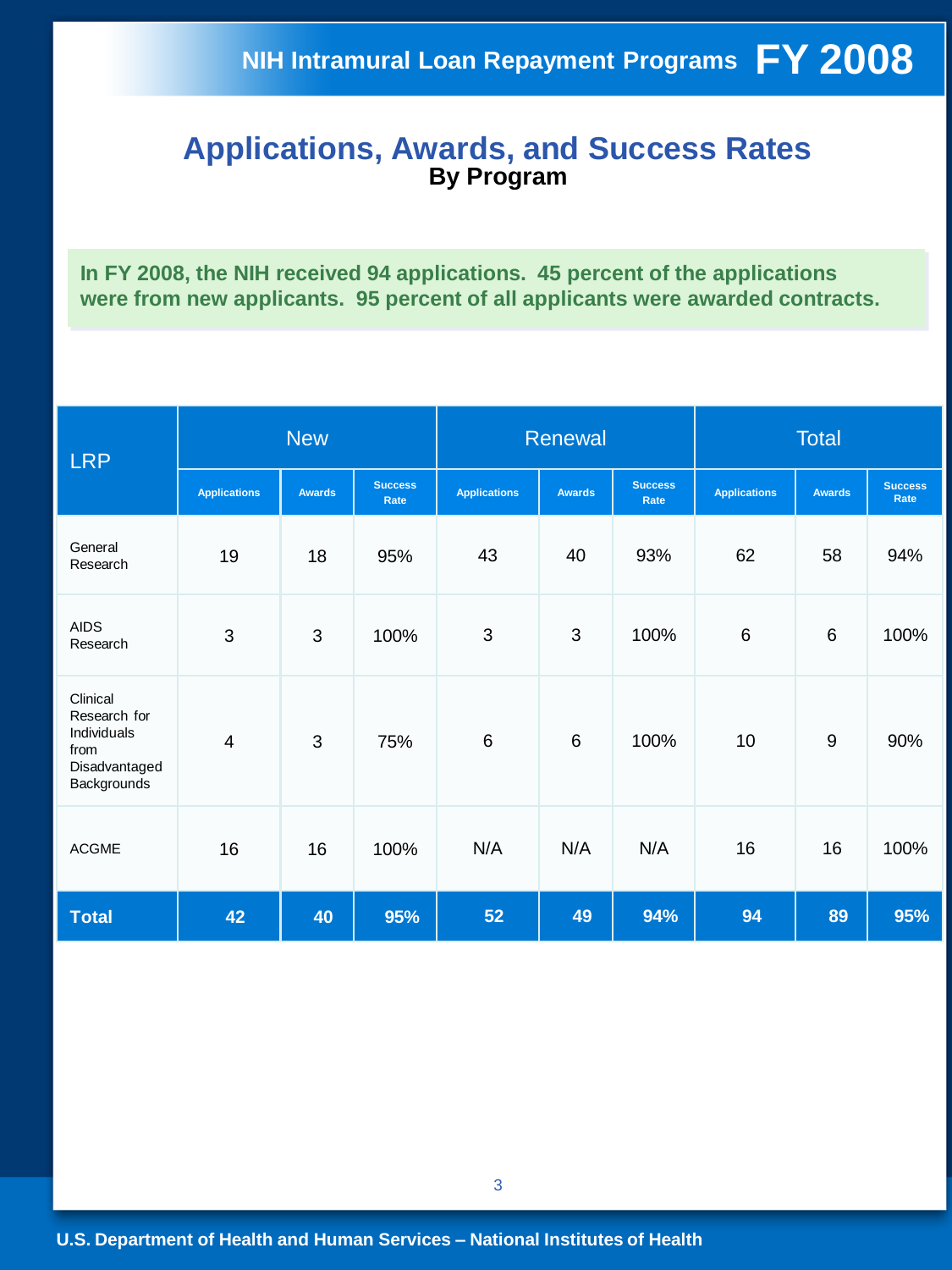# **Funding by Program**

| <b>LRP</b> |                                                                           | <b>New</b> |             |               | <b>Renewal</b> | <b>Total</b> |             |
|------------|---------------------------------------------------------------------------|------------|-------------|---------------|----------------|--------------|-------------|
|            |                                                                           | Awards     | Funding     | <b>Awards</b> | <b>Funding</b> | Awards       | Funding     |
|            | General Research                                                          | 18         | \$2,560,062 | 40            | \$1,121,988    | 58           | \$3,682,050 |
|            | AIDS Research                                                             | 3          | \$285,072   | 3             | \$43,957       | 6            | \$329,029   |
|            | Clinical Research for<br>Individuals from<br>Disadvantaged<br>Backgrounds | 3          | \$182,965   | 6             | \$126,289      | 9            | \$309,254   |
| L          | <b>ACGME</b>                                                              | 16         | \$1,339,609 | N/A           | N/A            | 16           | \$1,339,609 |
|            | <b>Total</b>                                                              | 40         | \$4,367,708 | 49            | \$1,292,234    | 89           | \$5,659,942 |

### **Percent of Total Awards by LRP**

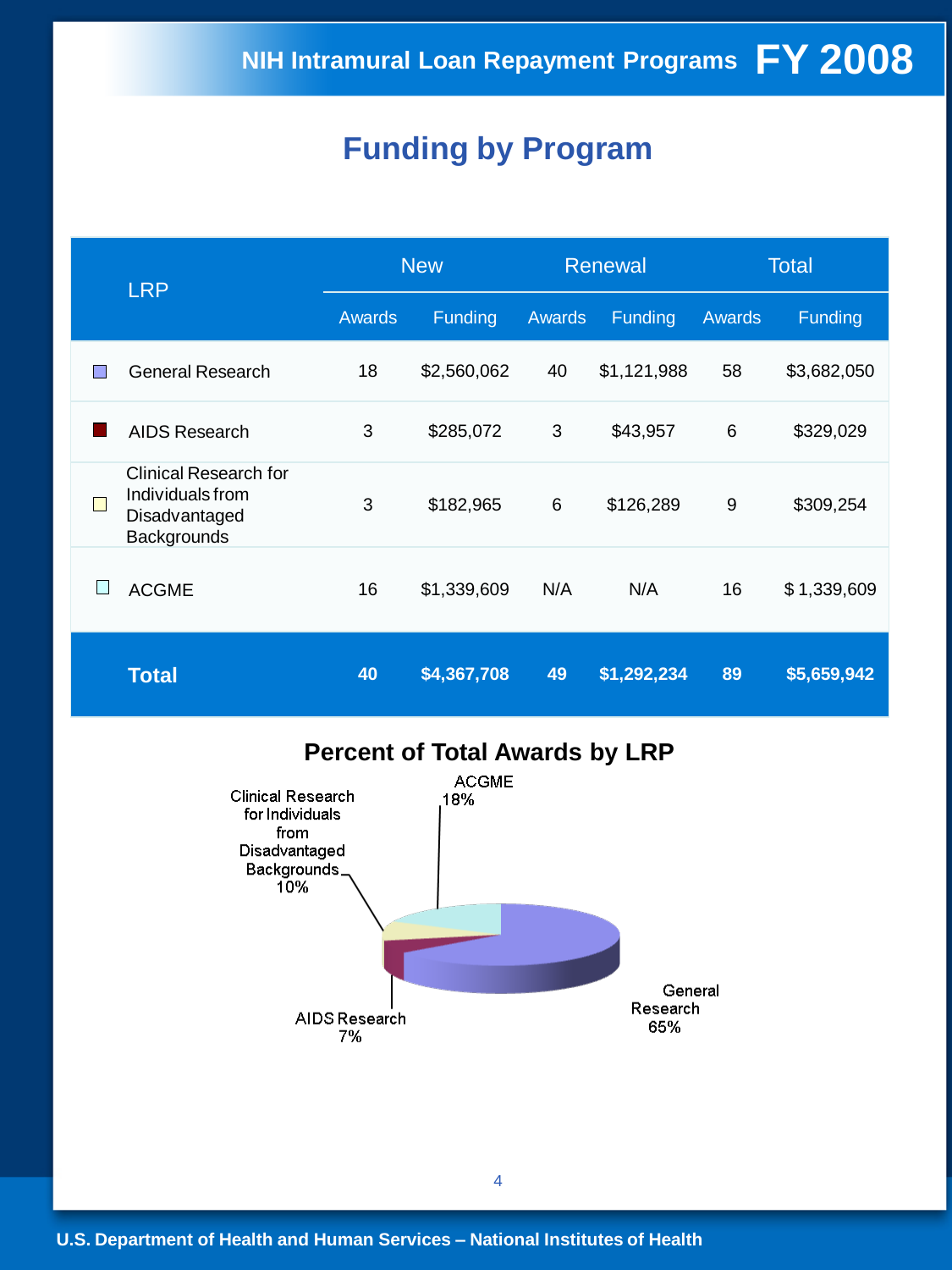# **Awards by NIH Institutes and Centers (ICs)**

**The Intramural Loan Repayment Programs (ILRP) awarded 40 new LRP contracts from 13 different ICs in FY 2008.**

| IC           | <b>Awards</b>  | Funding     |
|--------------|----------------|-------------|
| cc           | $\mathbf 2$    | \$264,689   |
| <b>NCI</b>   | 16             | \$1,853,851 |
| <b>NHLBI</b> | 1              | \$101,539   |
| <b>NIAID</b> | 8              | \$722,229   |
| <b>NIMH</b>  | 1              | \$96,251    |
| <b>NICHD</b> | $\mathbf 2$    | \$209,877   |
| <b>NINDS</b> | $\overline{2}$ | \$238,674   |
| <b>NIAMS</b> | $\overline{2}$ | \$336,877   |
| <b>NIDCR</b> | 1              | \$149,139   |
| <b>NCCAM</b> | 1              | \$47,146    |
| <b>NIEHS</b> | 1              | \$101,912   |
| NINR*        | $\overline{1}$ | \$80,940    |
| <b>NHGRI</b> | $\overline{2}$ | \$164,583   |
| <b>Total</b> | 40             | \$4,367,708 |

\*Funding provided by NINR directly 5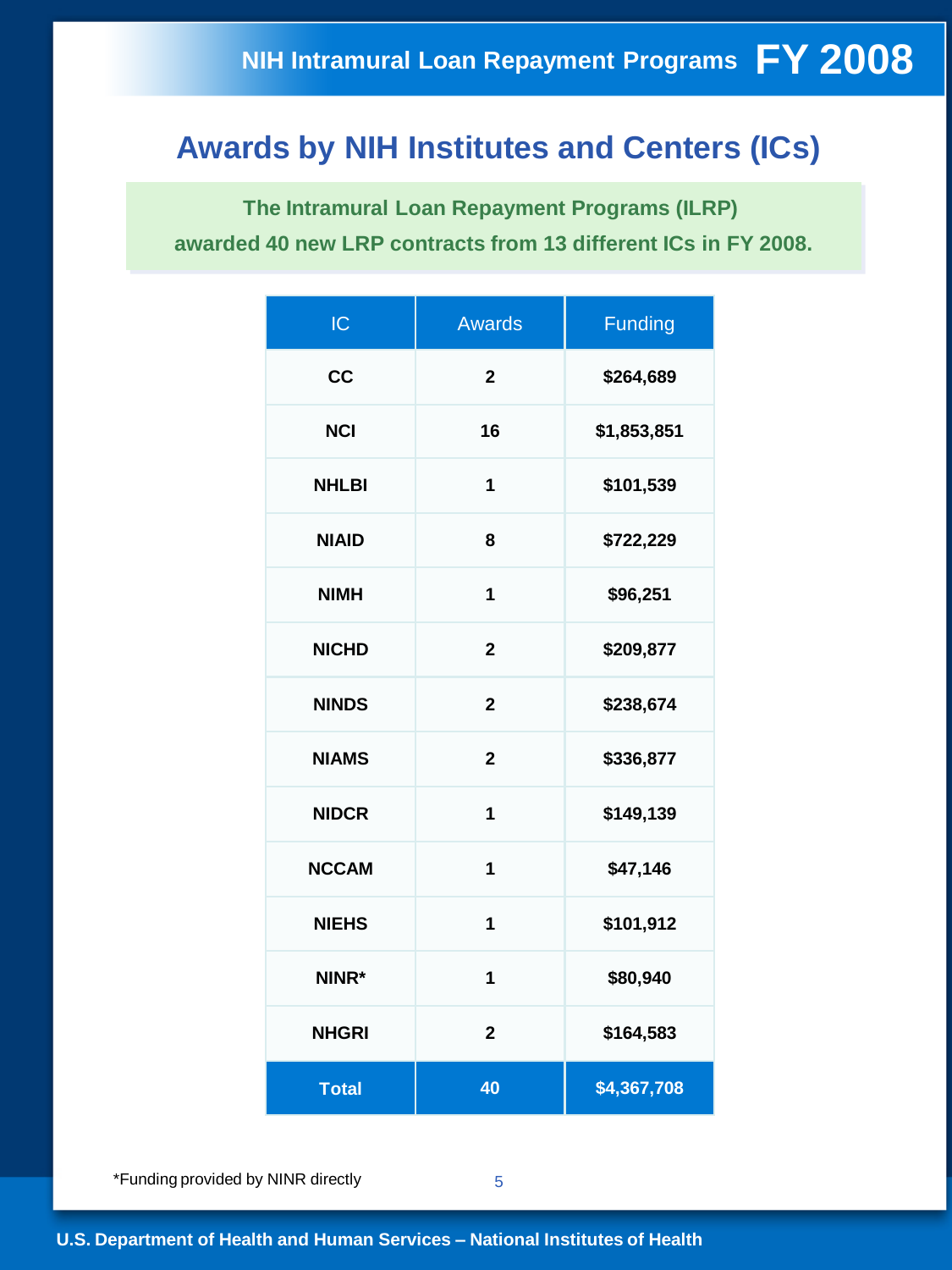### **Awards by NIH Institutes and Centers (ICs)**

**The Intramural Loan Repayment Programs (ILRP) awarded 49 renewal LRP contracts from 14 different ICs in FY 2008.**

| IC           | <b>Awards</b>  | Funding     |
|--------------|----------------|-------------|
| cc           | 5              | \$200,965   |
| <b>NCI</b>   | 16             | \$521,877   |
| <b>NHGRI</b> | 1              | \$26,115    |
| <b>NHLBI</b> | 1              | \$26,743    |
| <b>NIA</b>   | 1              | \$27,818    |
| <b>NIAAA</b> | 3              | \$78,295    |
| <b>NIAID</b> | 11             | \$222,419   |
| <b>NIAMS</b> | $\overline{1}$ | \$2,661     |
| <b>NICHD</b> | $\mathbf{2}$   | \$14,422    |
| <b>NIDA</b>  | 1              | \$8,557     |
| <b>NIDCR</b> | 1              | \$15,340    |
| <b>NIDDK</b> | $\mathbf{2}$   | \$17,672    |
| <b>NIMH</b>  | 1              | \$24,974    |
| <b>NINDS</b> | 3              | \$104,376   |
| <b>Total</b> | 49             | \$1,292,234 |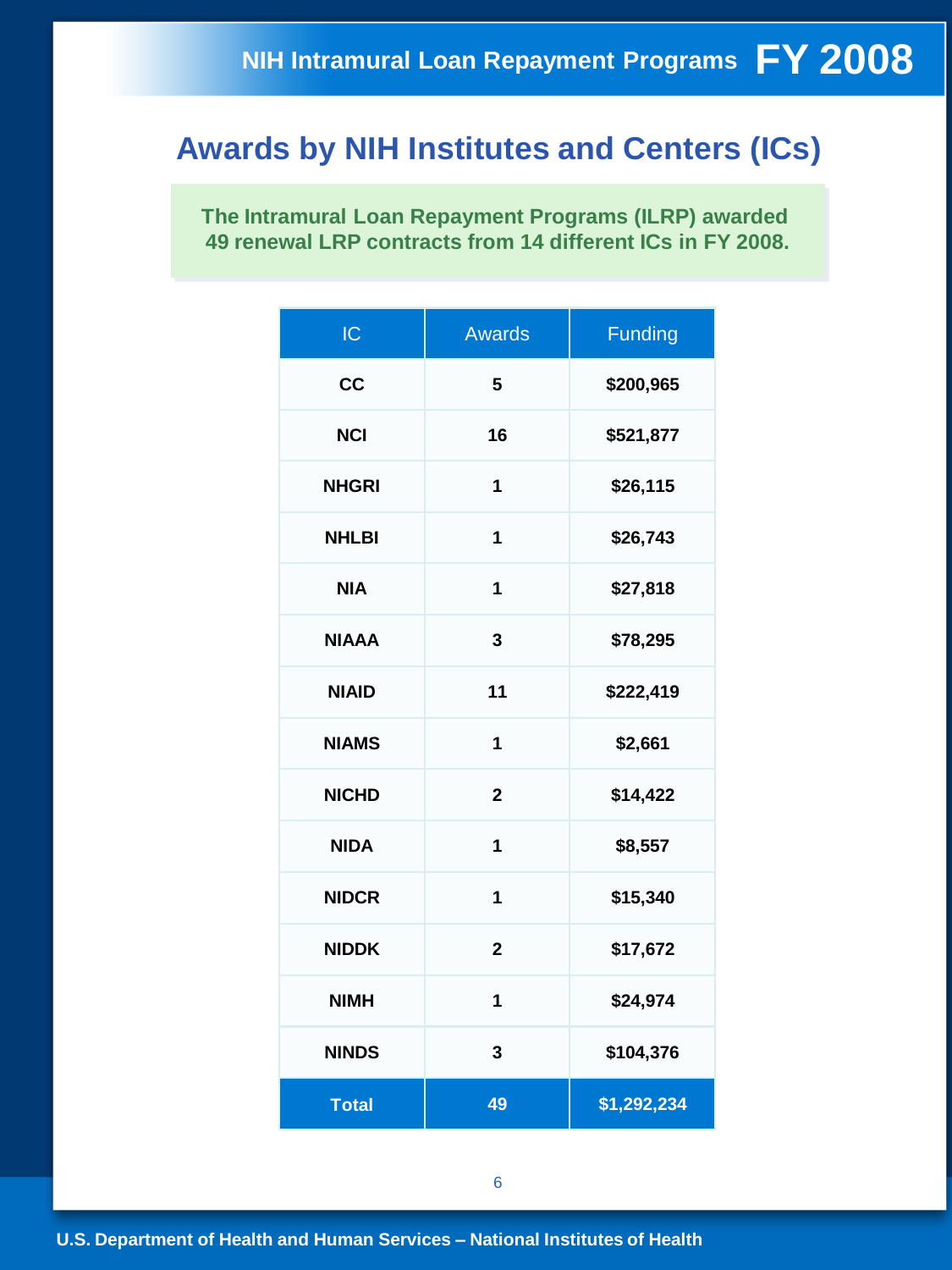### **NIH Intramural Loan Repayment Programs FY 2008**

# **Applications, Awards, and Success Rates**





#### **Distribution of Applications**



#### **Distribution of Awards**



\*Percentages may not total 100% as a result of rounding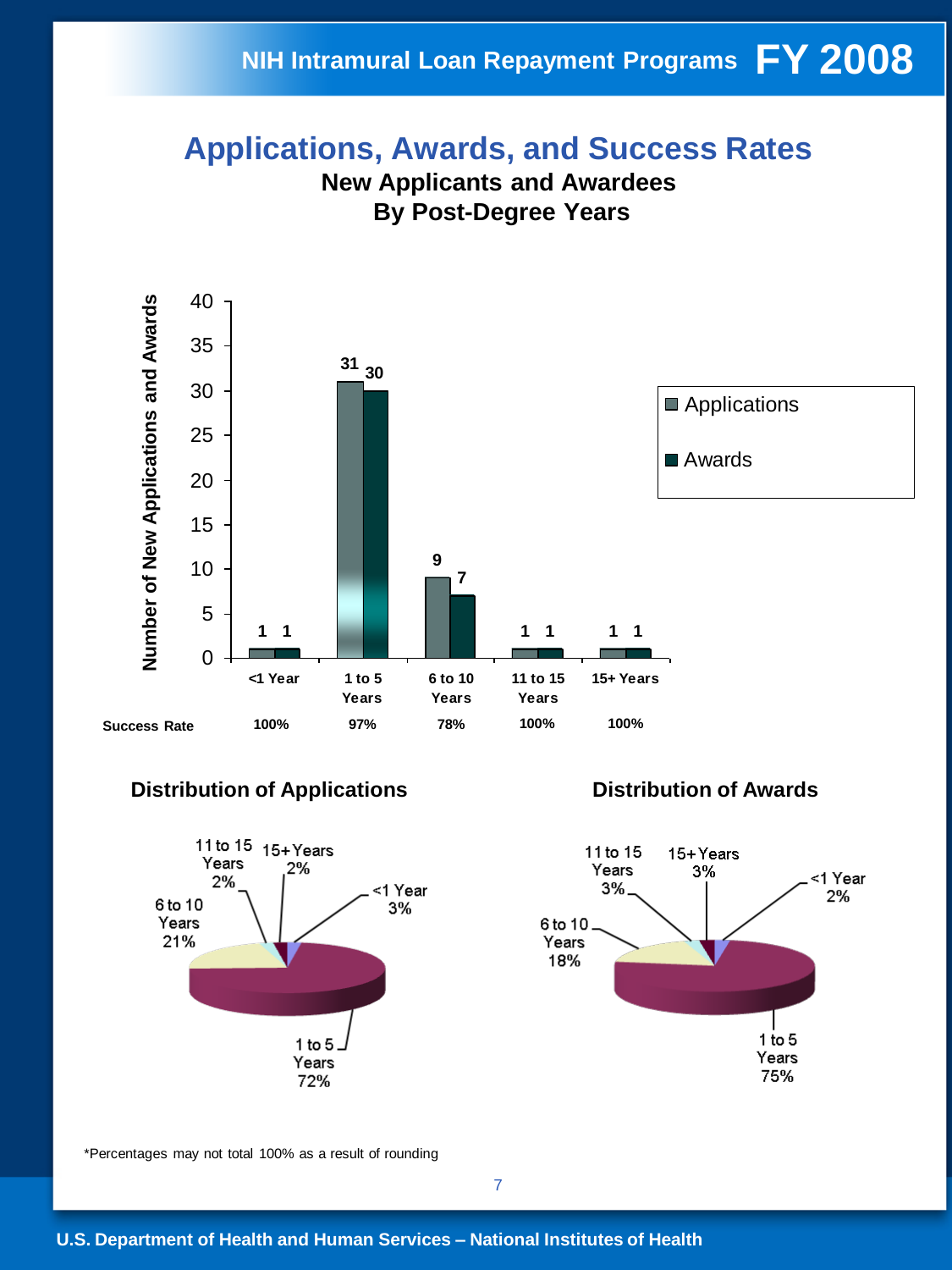### **LRP Awards by Degree New Awards**

| <b>Physician Doctorate:</b>                                | 29 (73%) held MD or DO degrees.                                |
|------------------------------------------------------------|----------------------------------------------------------------|
| <b>Professional Clinical</b><br><b>Doctorate:</b>          | 1 (2%) held DDS, DMD, DPT, ND, OD, PharmD, or PsyD<br>degrees. |
| <b>Academic Doctorate:</b>                                 | 4 (10%) held PhD, DrPH, EdD, or ScD degrees.                   |
| <b>Physician Doctorate /</b><br><b>Academic Doctorate:</b> | 5 (13%) held dual MD/PhD degrees.                              |
| Other:                                                     | 1 (2%) held BSN degrees.                                       |

| <b>LRP</b>                                                                              | Physician<br><b>Doctorate</b> | Professional<br><b>Clinical</b><br><b>Doctorate</b> | Academic<br>Doctorate | Physician<br>Doctorate/<br>Academic<br><b>Doctorate</b> | <b>Other</b> | <b>Total</b> |
|-----------------------------------------------------------------------------------------|-------------------------------|-----------------------------------------------------|-----------------------|---------------------------------------------------------|--------------|--------------|
| <b>General Research</b>                                                                 | 13                            | 1                                                   | 3                     | 0                                                       | 1            | 18           |
| <b>AIDS Research</b>                                                                    | $\overline{2}$                | $\mathbf 0$                                         | 1                     | $\overline{0}$                                          | $\Omega$     | 3            |
| <b>Clinical Research</b><br>for Individuals from<br>Disadvantaged<br><b>Backgrounds</b> | 3                             | 0                                                   | $\overline{0}$        | 0                                                       | $\Omega$     | 3            |
| <b>ACGME</b>                                                                            | 11                            | $\mathbf 0$                                         | $\overline{0}$        | 5                                                       | $\Omega$     | 16           |
| <b>Totals</b>                                                                           | 29                            | 1                                                   | 4                     | $5\phantom{1}$                                          |              | 40           |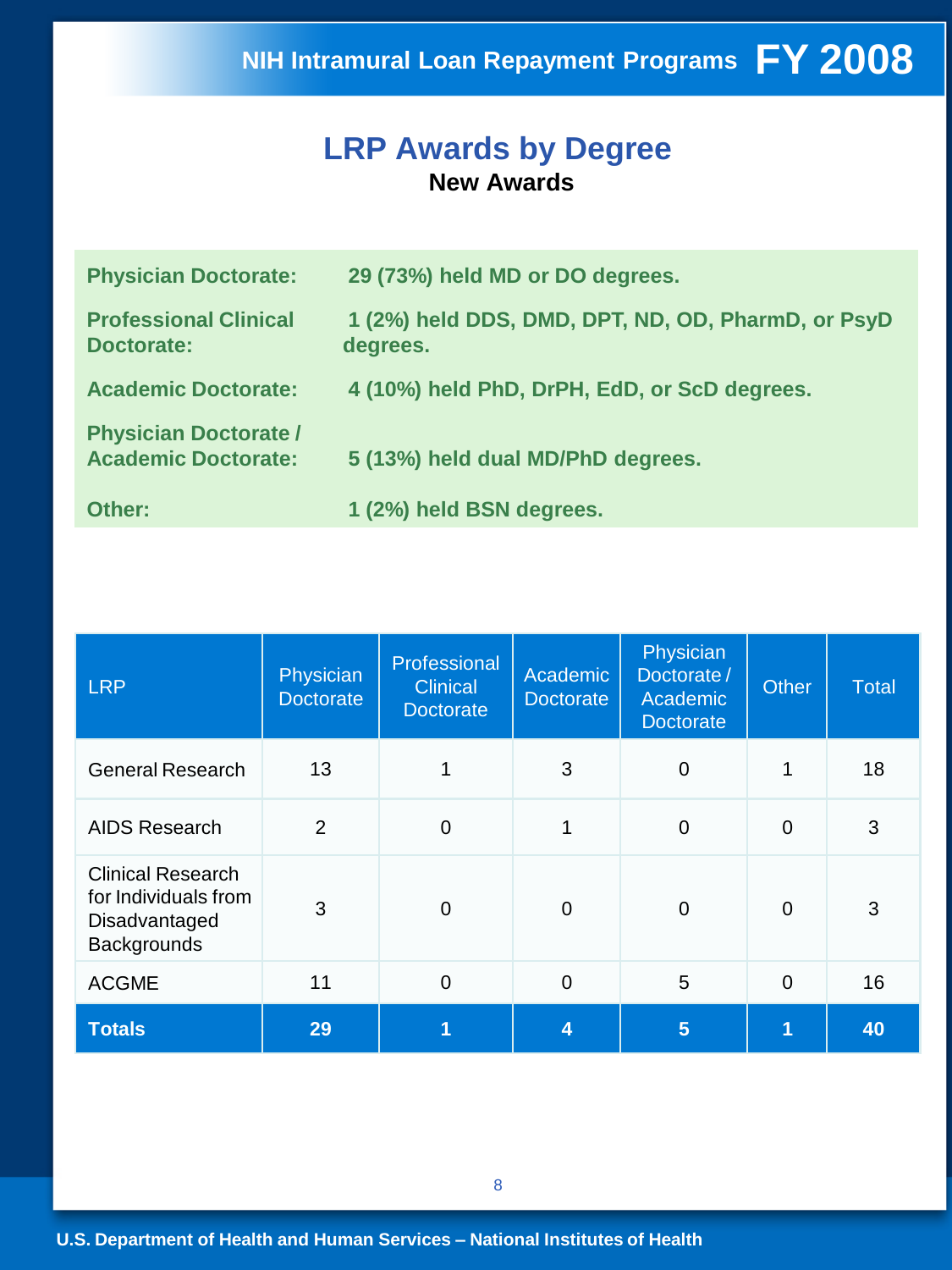# **FY 2008 NIH Intramural Loan Repayment Programs**

### **LRP Awards by Degree Renewal Awards**

| <b>Physician Doctorate:</b>                                | 37 (76%) held MD or DO degrees.                           |
|------------------------------------------------------------|-----------------------------------------------------------|
| <b>Professional Clinical</b><br><b>Doctorate:</b>          | 0 (0%) held DDS, DPT, ND, OD, PharmD, or PsyD<br>degrees. |
| <b>Academic Doctorate:</b>                                 | 7 (14%) held PhD, DrPH, EdD, or ScD degrees.              |
| <b>Physician Doctorate /</b><br><b>Academic Doctorate:</b> | 2 (4%) held dual MD/PhD degrees.                          |
| Other:                                                     | 3 (6%) held B.S.N., M.S.N., or M.H.S degrees              |

| <b>LRP</b>                                                                          | Physician<br><b>Doctorate</b> | Professional<br><b>Clinical</b><br><b>Doctorate</b> | Physician<br>Academic<br>Doctorate/<br>Academic<br><b>Doctorate</b><br><b>Doctorate</b> |                | Other          | <b>Total</b> |
|-------------------------------------------------------------------------------------|-------------------------------|-----------------------------------------------------|-----------------------------------------------------------------------------------------|----------------|----------------|--------------|
| General<br>Research                                                                 | 31                            | $\mathbf 0$                                         | 7                                                                                       | 2              | $\mathbf 0$    | 40           |
| <b>AIDS Research</b>                                                                | $\overline{0}$                | $\mathbf 0$                                         | 0                                                                                       | $\overline{0}$ | 3              | 3            |
| Clinical<br>Research for<br>Individuals from<br>Disadvantaged<br><b>Backgrounds</b> | 6                             | $\mathbf 0$                                         | 0                                                                                       | $\mathbf 0$    | $\mathbf 0$    | 6            |
| <b>ACGME</b>                                                                        | $\mathbf 0$                   | $\mathbf 0$                                         | 0                                                                                       | $\mathbf 0$    | $\mathbf 0$    | $\Omega$     |
| <b>Totals</b>                                                                       | 37                            | $\bf{0}$                                            | $\overline{7}$                                                                          | $\overline{2}$ | $\overline{3}$ | 49           |

9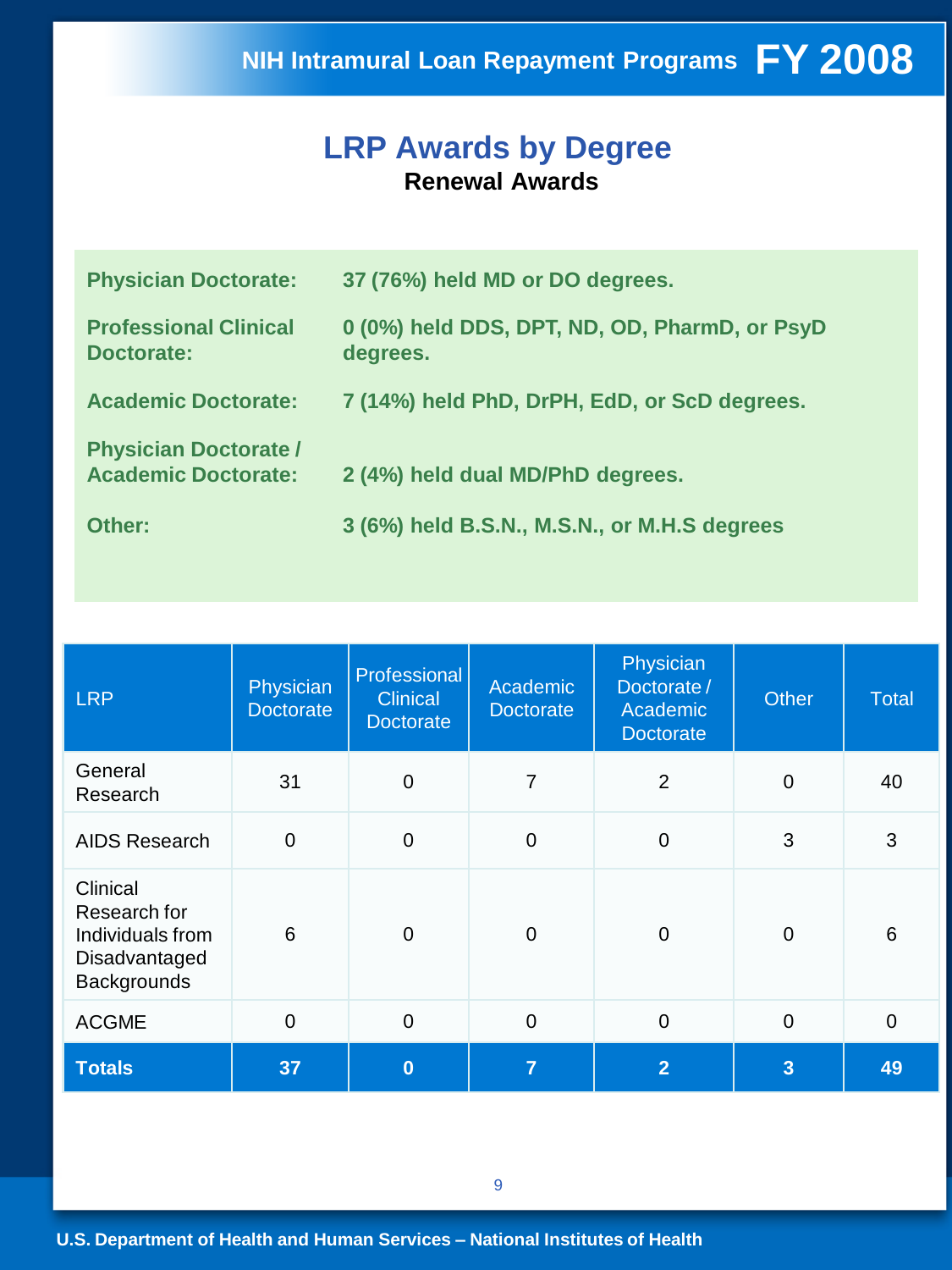#### **Educational Debt Levels of LRP Awardees New Awards**

**90 percent of new FY 2008 awardees had educational debt levels in excess of \$50,000.**

| <b>Debt Range</b>                   | <b>Number of Awardees</b> |
|-------------------------------------|---------------------------|
| Less than $$10,000$                 | O                         |
| $\Box$ \$10,000 - \$50,000          | 4                         |
| $\blacksquare$ \$50,000 - \$100,000 | 8                         |
| $\Box$ \$100,000 - \$150,000        | 8                         |
| $\Box$ \$150,000 - \$200,000        | 9                         |
| \$200,000 and over                  | 11                        |
| <b>Total</b>                        | 40                        |

#### **Distribution of Awards by Debt Level**

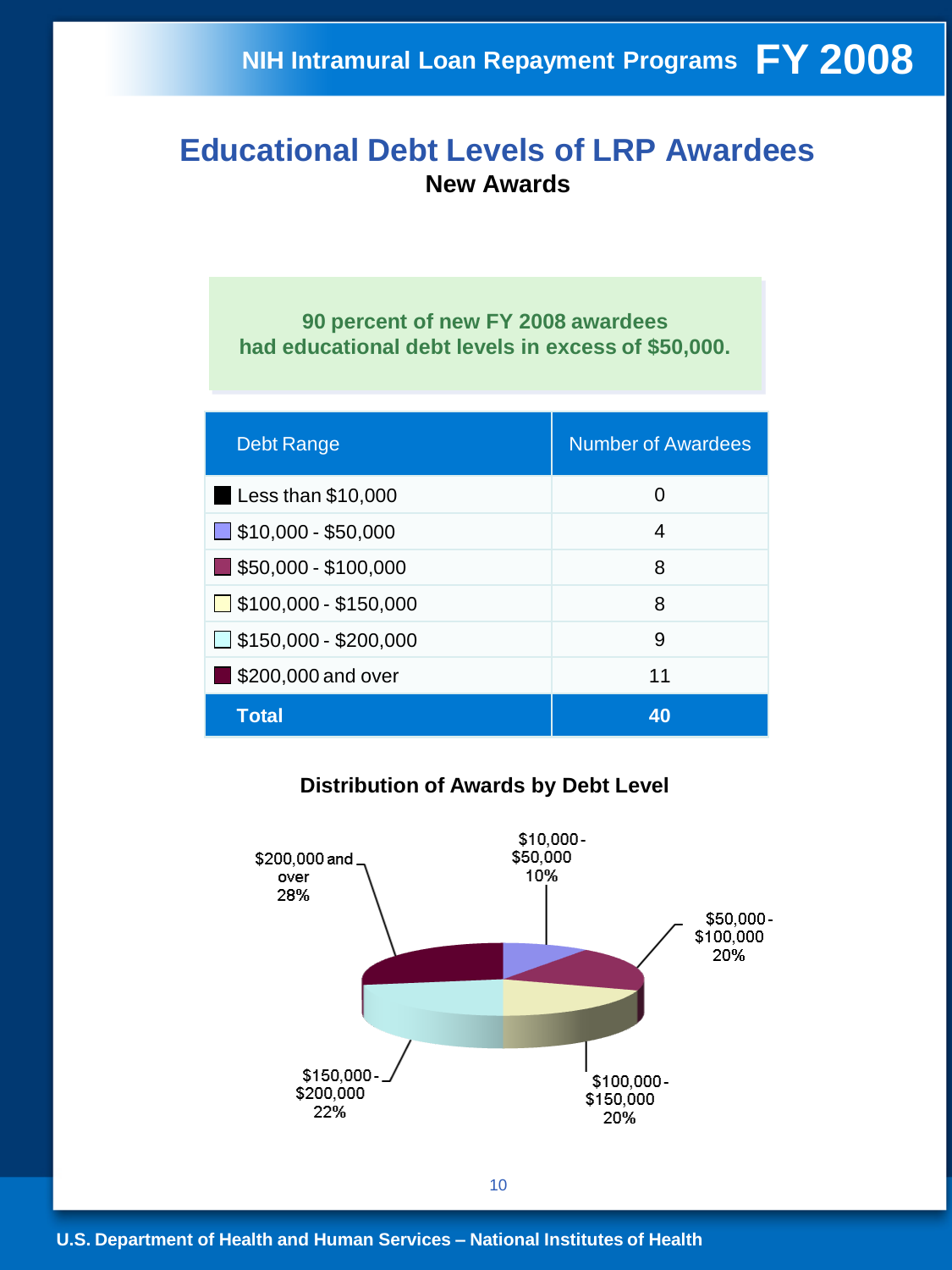### **Educational Debt Levels of LRP Awardees Renewal Awards**

**88 percent of new FY 2008 awardees had educational debt levels in excess of \$50,000.**

| <b>Debt Range</b>                   | <b>Number of Awardees</b> |
|-------------------------------------|---------------------------|
| Less than $$10,000$                 | 0                         |
| $\Box$ \$10,000 - \$50,000          | 6                         |
| $\blacksquare$ \$50,000 - \$100,000 | 13                        |
| $\Box$ \$100,000 - \$150,000        | 11                        |
| $\Box$ \$150,000 - \$200,000        | 8                         |
| \$200,000 and over                  | 11                        |
| <b>Total</b>                        | 49                        |

#### **Distribution of Awards by Debt Level**

![](_page_13_Figure_5.jpeg)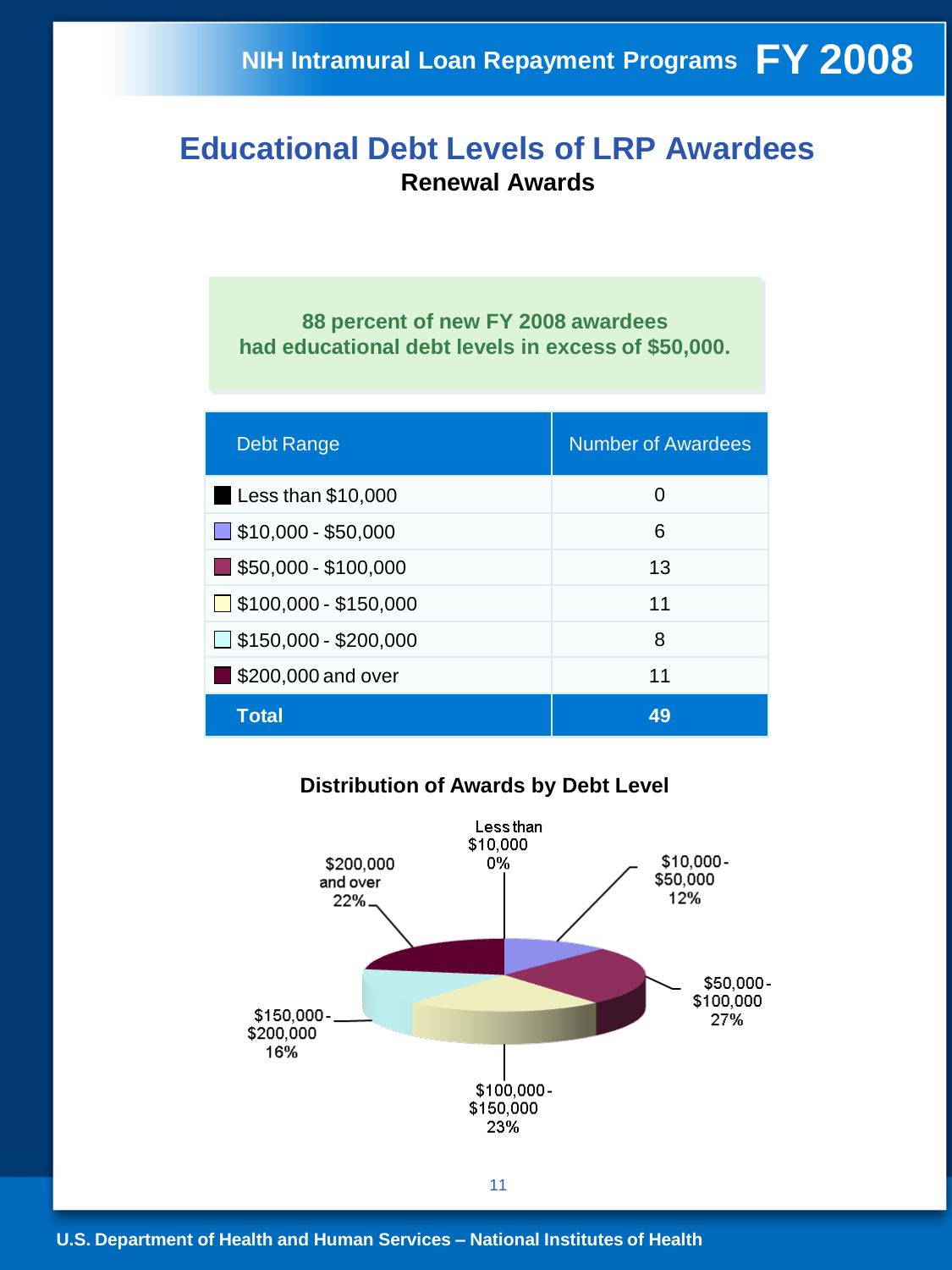### **Applications, Awards, and Success Rates By Gender**

| <b>LRP</b>                                                                       | <b>Male Applicants</b> |                |                               |                     | <b>Female Applicants</b> | Gender<br><b>Distribution</b> |                                                 |                                                   |
|----------------------------------------------------------------------------------|------------------------|----------------|-------------------------------|---------------------|--------------------------|-------------------------------|-------------------------------------------------|---------------------------------------------------|
|                                                                                  | <b>Applications</b>    | <b>Awards</b>  | <b>Success</b><br><b>Rate</b> | <b>Applications</b> | <b>Awards</b>            | <b>Success</b><br><b>Rate</b> | $\frac{9}{6}$<br><b>Male</b><br><b>Awardees</b> | $\frac{9}{6}$<br><b>Female</b><br><b>Awardees</b> |
| <b>General Research</b>                                                          | 33                     | 31             | 94%                           | 25                  | 23                       | 92%                           | 57%                                             | 43%                                               |
| AIDS Research                                                                    | 1                      | 1              | 100%                          | 5                   | 5                        | 100%                          | 17%                                             | 83%                                               |
| <b>Clinical Research</b><br>for Individuals from<br>Disadvantaged<br>Backgrounds | $\overline{1}$         | $\overline{0}$ | 0%                            | 8                   | 8                        | 100%                          | 0%                                              | 100%                                              |
| <b>ACGME</b>                                                                     | 9                      | 9              | 100%                          | $\overline{7}$      | $\overline{7}$           | 100%                          | 56%                                             | 44%                                               |
| Total*                                                                           | 44                     | 41             | 93%                           | 45                  | 43                       | 95%                           | 49%                                             | 51%                                               |

\*Five applicants/awardees did not specify their gender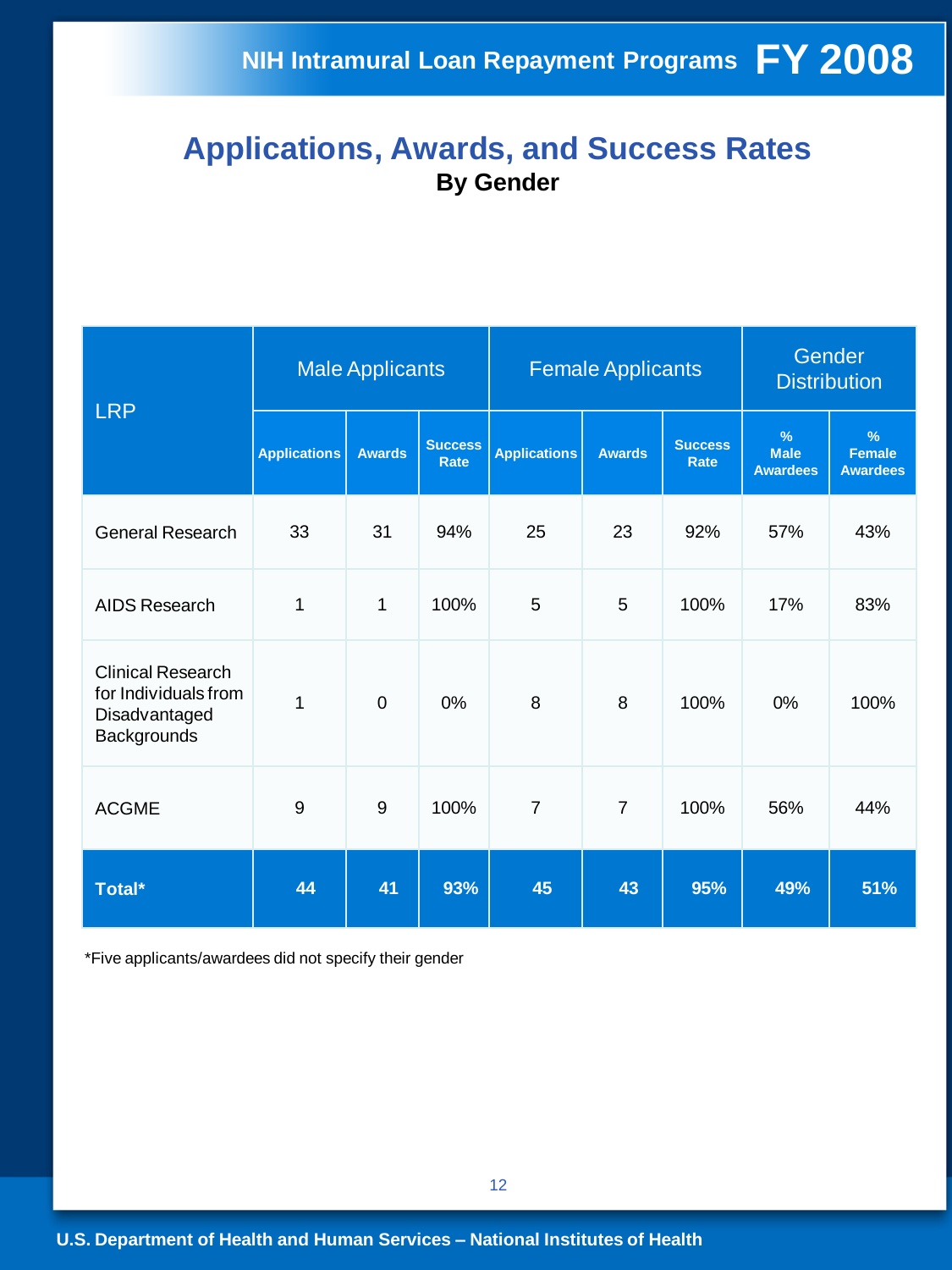### **Recipient Demographics By Ethnicity**

| <b>LRP</b>               | <b>Awards</b> | Hispanic or Latino | Not Hispanic or<br>Latino |  |
|--------------------------|---------------|--------------------|---------------------------|--|
| All Intramural LRPs *    | 89            | 6                  | 83                        |  |
| <b>Percent of Awards</b> | 100%          | 7%                 | 93%                       |  |

## **Recipient Demographics By Race**

| <b>LRP</b>                         | American<br>Indian or<br>Alaska<br><b>Native</b> | <b>Black or</b><br>African-<br>American | Asian | <b>Native</b><br>Hawaiian<br>or Other<br>Pacific<br><b>Islander</b> | <b>White</b> | <b>More</b><br>Than<br><b>One</b><br>Race | Other / No<br><b>Response</b> | Award<br><b>Totals</b> |
|------------------------------------|--------------------------------------------------|-----------------------------------------|-------|---------------------------------------------------------------------|--------------|-------------------------------------------|-------------------------------|------------------------|
| All Intramural<br>LRPs*            | 0                                                | 7                                       | 16    | 0                                                                   | 49           | $\Omega$                                  | 7                             | 89                     |
| <b>Percent of</b><br><b>Awards</b> | $0\%$                                            | 8%                                      | 18%   | 0%                                                                  | 55%          | $0\%$                                     | 8%                            | 100%                   |

**\* Restricted Data** – RNO Data was aggregated for all Intramural programs due to the small-sized datasets. Small datasets (less than five) cannot be published or distributed to the general public due to participant confidentiality considerations.